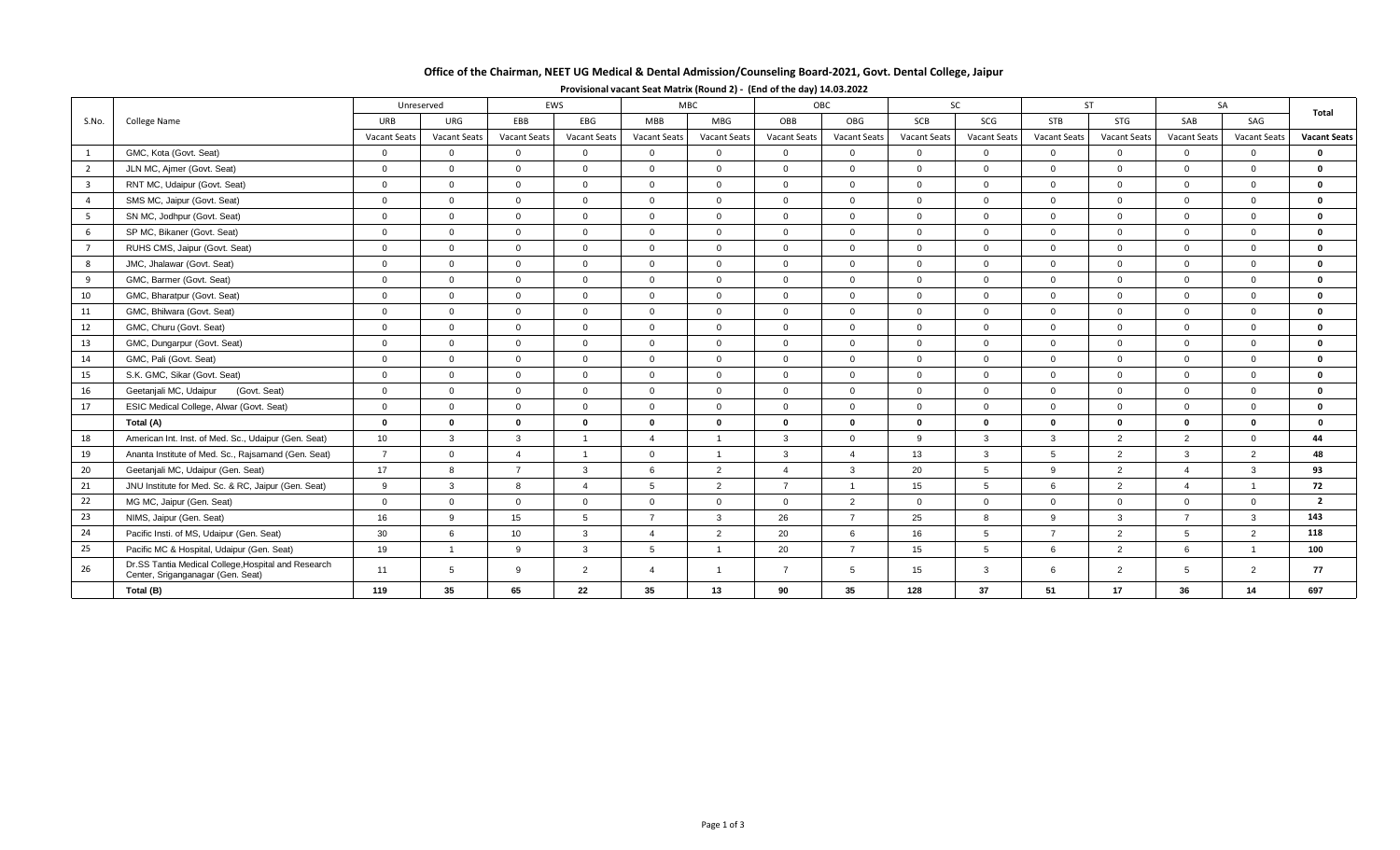## **Office of the Chairman, NEET UG Medical & Dental Admission/Counseling Board-2021, Govt. Dental College, Jaipur**

|       | College Name                                                                              | EWS<br>Unreserved   |                     |                     | <b>MBC</b>          |                |                | OBC                 |                | SC             |                     | <b>ST</b>           |                      | SA             |                     |                     |
|-------|-------------------------------------------------------------------------------------------|---------------------|---------------------|---------------------|---------------------|----------------|----------------|---------------------|----------------|----------------|---------------------|---------------------|----------------------|----------------|---------------------|---------------------|
| S.No. |                                                                                           | URB                 | URG                 | EBB                 | EBG                 | <b>MBB</b>     | <b>MBG</b>     | OBB                 | OBG            | SCB            | SCG                 | <b>STB</b>          | STG                  | SAB            | SAG                 | Total               |
|       |                                                                                           | <b>Vacant Seats</b> | <b>Vacant Seats</b> | <b>Vacant Seats</b> | <b>Vacant Seats</b> | Vacant Seats   | Vacant Seats   | <b>Vacant Seats</b> | Vacant Seats   | Vacant Seats   | <b>Vacant Seats</b> | <b>Vacant Seats</b> | Vacant Seats         | Vacant Seats   | <b>Vacant Seats</b> | <b>Vacant Seats</b> |
| 27    | RUHS CMS, Jaipur (Mgmt. Seat)                                                             | $\Omega$            | $\Omega$            | $\Omega$            | $\Omega$            | $\Omega$       | $\Omega$       | $\Omega$            | $\Omega$       | $\overline{0}$ | $\mathbf 0$         | $\mathbf{0}$        | $\overline{0}$       | $\Omega$       | $\Omega$            | $\mathbf{0}$        |
| 28    | JMC, Jhalawar (Mgmt. Seat)                                                                | $\mathbf 0$         | $\overline{0}$      | $\overline{0}$      | $\overline{0}$      | $\overline{0}$ | $\overline{0}$ | $\overline{0}$      | $\mathbf{0}$   | $\overline{0}$ | $\mathbf{0}$        | $\overline{0}$      | $\overline{0}$       | $\overline{0}$ | $\overline{0}$      | $\bf{0}$            |
| 29    | GMC, Barmer (Mgmt. Seat)                                                                  | $\mathbf 0$         | $\overline{0}$      | $\mathbf{0}$        | $\overline{0}$      | $\mathbf 0$    | $\overline{0}$ | $\Omega$            | $\mathbf 0$    | $\overline{0}$ | $\mathbf{0}$        | $\overline{0}$      | $\overline{0}$       | $\overline{0}$ | $\overline{0}$      | $\bf{0}$            |
| 30    | GMC, Bharatpur (Mgmt. Seat)                                                               | $\mathbf 0$         | $\overline{0}$      | $\mathbf 0$         | $\overline{0}$      | $\mathbf 0$    | $\Omega$       | $\Omega$            | $\mathbf 0$    | $\overline{0}$ | $\mathbf 0$         | $\overline{0}$      | $\overline{0}$       | $\overline{0}$ | $\overline{0}$      | $\bf{0}$            |
| 31    | GMC, Bhilwara (Mgmt. Seat)                                                                | $\overline{0}$      | $\overline{0}$      | $\overline{0}$      | $\overline{0}$      | $\mathbf{0}$   | $\overline{0}$ | $\Omega$            | $\mathbf{0}$   | $\overline{0}$ | $\overline{0}$      | $\overline{0}$      | $\overline{0}$       | $\overline{0}$ | $\overline{0}$      | $\bf{0}$            |
| 32    | GMC, Churu (Mgmt. Seat)                                                                   | $\overline{0}$      | $\overline{0}$      | $\overline{0}$      | $\overline{0}$      | $\mathbf{0}$   | $\overline{0}$ | $\mathbf{0}$        | $\mathbf{0}$   | $\overline{0}$ | $\overline{0}$      | $\overline{0}$      | $\overline{0}$       | $\overline{0}$ | $\overline{0}$      | $\bf{0}$            |
| 33    | GMC, Dungarpur (Mgmt. Seat)                                                               | $\overline{0}$      | $\overline{0}$      | $\overline{0}$      | $\overline{0}$      | $\mathbf 0$    | $\overline{0}$ | $\overline{0}$      | $\mathbf 0$    | $\mathbf 0$    | $\mathbf{0}$        | $\overline{0}$      | $\overline{0}$       | $\overline{0}$ | $\overline{0}$      | $\bf{0}$            |
| 34    | GMC, Pali (Mgmt. Seat)                                                                    | $\overline{0}$      | $\overline{0}$      | $\mathbf{0}$        | $\overline{0}$      | $\mathbf 0$    | $\overline{0}$ | $\overline{0}$      | $\mathbf 0$    | $\overline{0}$ | $\mathbf 0$         | $\overline{0}$      | $\overline{0}$       | $\overline{0}$ | $\overline{0}$      | $\bf{0}$            |
| 35    | S.K. GMC, Sikar (Mgmt. Seat)                                                              | $\mathbf 0$         | $\overline{0}$      | $\mathbf{0}$        | $\overline{0}$      | $\mathbf 0$    | $\overline{0}$ | $\Omega$            | $\mathbf 0$    | $\overline{0}$ | $\mathbf 0$         | $\overline{0}$      | $\overline{0}$       | $\overline{0}$ | $\overline{0}$      | $\Omega$            |
| 36    | American Int. Inst. of Med. Sc., Udaipur (Mgmt. Seat)                                     | $\overline{0}$      | $\overline{1}$      | 2                   | $\Omega$            | $\overline{1}$ | $\Omega$       | $\overline{4}$      | $\overline{1}$ | $\overline{3}$ | $\overline{1}$      | $\overline{1}$      | $\blacktriangleleft$ | $\overline{1}$ | $\Omega$            | 16                  |
| 37    | Ananta Institute of Med. Sc., Rajsamand (Mgmt. Seat)                                      | 2                   | $\overline{0}$      | $\overline{1}$      | $\overline{0}$      | $\overline{1}$ | $\overline{1}$ | $\overline{1}$      | $\overline{1}$ | $\overline{3}$ | $\mathbf{0}$        | $\overline{1}$      | $\overline{1}$       | $\overline{1}$ | $\overline{0}$      | 13                  |
| 38    | Geetanjali MC, Udaipur (Mgmt. Seat)                                                       | 10                  | 3                   | $\mathbf{3}$        | $\overline{1}$      | $\overline{1}$ | $\overline{1}$ | 6                   | $\overline{2}$ | $\overline{4}$ | 2                   | 2                   | $\overline{0}$       | $\overline{1}$ | $\overline{1}$      | 37                  |
| 39    | JNU Institute for Med. Sc. & RC, Jaipur (Mgmt. Seat)                                      | 5                   | $\overline{1}$      | $\overline{1}$      | $\overline{1}$      | $\overline{1}$ | $\overline{0}$ | $\mathbf{A}$        | $\overline{1}$ | $\mathbf{3}$   | $\overline{1}$      | 2                   | $\overline{0}$       | $\overline{0}$ | $\overline{1}$      | 21                  |
| 40    | MG MC, Jaipur (Mgmt. Seat)                                                                | $\mathbf{3}$        | 2                   | $\mathbf{3}$        | $\overline{0}$      | $\overline{1}$ | $\overline{0}$ | $\mathbf{3}$        | $\overline{1}$ | $\overline{4}$ | 2                   | 2                   | $\overline{0}$       | $\overline{0}$ | $\overline{1}$      | 22                  |
| 41    | NIMS, Jaipur (Mgmt. Seat)                                                                 | 9                   | $\overline{1}$      | 3                   | $\overline{1}$      | $\overline{1}$ | $\overline{1}$ | $\epsilon$          | $\overline{2}$ | $\overline{4}$ | 2                   | 2                   | $\overline{0}$       | $\overline{1}$ |                     | 34                  |
| 42    | Pacific Insti. of MS, Udaipur (Mgmt. Seat)                                                | 6                   | 2                   | $\overline{1}$      | $\overline{1}$      | $\overline{0}$ | $\overline{1}$ | $\overline{4}$      | $\overline{1}$ | 2              | 2                   | $\overline{1}$      | $\overline{1}$       | $\overline{1}$ | $\mathbf 0$         | 23                  |
| 43    | Pacific MC & Hospital, Udaipur (Mgmt. Seat)                                               | 6                   | $\overline{2}$      | $\overline{1}$      | $\overline{1}$      | $\overline{1}$ | $\overline{0}$ | $\overline{4}$      | $\overline{1}$ | 3              | $\overline{1}$      | $\overline{1}$      | $\mathbf 0$          | $\overline{1}$ | $\overline{1}$      | 23                  |
| 44    | Dr.SS Tantia Medical College, Hospital and Research<br>Center, Sriganganagar (Mgmt. Seat) | 6                   | 2                   | $\overline{1}$      | $\overline{1}$      | $\overline{1}$ | $\overline{1}$ | $\mathbf{3}$        | $\overline{1}$ | $\mathbf{3}$   | $\overline{1}$      | $\overline{1}$      | $\overline{1}$       | $\overline{1}$ | $\overline{0}$      | 23                  |
|       | Total (C)                                                                                 | 47                  | 14                  | 16                  | 6                   | 8              | 5              | 35                  | 11             | 29             | 12                  | 13                  | $\overline{4}$       | $\overline{7}$ | $5\overline{5}$     | 212                 |
| 45    | GMC, Kota (NRI Seat)                                                                      | $\mathbf 0$         | $\overline{0}$      | $\mathbf{0}$        | $\Omega$            | $\overline{0}$ | $\Omega$       | $\Omega$            | $\mathbf 0$    | $\Omega$       | $\mathbf{0}$        | $\overline{0}$      | $\overline{0}$       | $\overline{0}$ | $\Omega$            | $\bf{0}$            |
| 46    | JLN MC, Ajmer (NRI Seat)                                                                  | $\overline{0}$      | $\overline{0}$      | $\overline{0}$      | $\overline{0}$      | $\overline{0}$ | $\overline{0}$ | $\mathbf{0}$        | $\mathbf{0}$   | $\overline{0}$ | $\overline{0}$      | $\overline{0}$      | $\overline{0}$       | $\overline{0}$ | $\overline{0}$      | $\bf{0}$            |
| 47    | RNT MC, Udaipur (NRI Seat)                                                                | $\overline{0}$      | $\overline{0}$      | $\mathbf{0}$        | $\overline{0}$      | $\mathbf 0$    | $\overline{0}$ | $\Omega$            | $\Omega$       | $\Omega$       | $\mathbf{0}$        | $\Omega$            | $\Omega$             | $\Omega$       | $\overline{0}$      | $\bf{0}$            |
| 48    | RUHS CMS, Jaipur (NRI Seat)                                                               | $\overline{0}$      | $\overline{0}$      | $\mathbf 0$         | $\overline{0}$      | $\mathbf{0}$   | $\overline{0}$ | $\Omega$            | $\mathbf 0$    | $\overline{0}$ | $\mathbf 0$         | $\overline{0}$      | $\overline{0}$       | $\overline{0}$ | $\overline{0}$      | $\mathbf 0$         |
| 49    | JMC, Jhalawar (NRI Seat)                                                                  | $\overline{0}$      | $\overline{0}$      | $\overline{0}$      | $\overline{0}$      | $\mathbf{0}$   | $\overline{0}$ | $\Omega$            | $\mathbf{0}$   | $\overline{0}$ | $\mathbf{0}$        | $\overline{0}$      | $\overline{0}$       | $\overline{0}$ | $\overline{0}$      | $\bf{0}$            |
| 50    | GMC, Barmer (NRI Seat)                                                                    | $\mathbf 0$         | $\overline{0}$      | $\mathbf{0}$        | $\overline{0}$      | $\mathbf{0}$   | $\overline{0}$ | $\Omega$            | $\mathbf 0$    | $\overline{0}$ | $\mathbf{0}$        | $\overline{0}$      | $\overline{0}$       | $\overline{0}$ | $\overline{0}$      | $\bf{0}$            |
| 51    | GMC, Bharatpur (NRI Seat)                                                                 | $\mathbf 0$         | $\overline{0}$      | $\overline{0}$      | $\mathbf 0$         | $\mathbf{0}$   | $\overline{0}$ | $\overline{0}$      | $\mathbf{0}$   | $\mathbf 0$    | $\mathbf{0}$        | $\overline{0}$      | $\overline{0}$       | $\overline{0}$ | $\mathbf 0$         | $\bf{0}$            |
| 52    | GMC, Bhilwara (NRI Seat)                                                                  | $\mathbf 0$         | $\overline{0}$      | $\overline{0}$      | $\Omega$            | $\Omega$       | $\overline{0}$ | $\Omega$            | $\mathbf 0$    | $\overline{0}$ | $\Omega$            | $\overline{0}$      | $\overline{0}$       | $\overline{0}$ | $\overline{0}$      | $\bf{0}$            |
| 53    | GMC, Churu (NRI Seat)                                                                     | $\overline{0}$      | $\overline{0}$      | $\overline{0}$      | $\overline{0}$      | $\mathbf 0$    | $\overline{0}$ | $\overline{0}$      | $\mathbf{0}$   | $\overline{0}$ | $\mathbf 0$         | $\overline{0}$      | $\overline{0}$       | $\overline{0}$ | $\overline{0}$      | $\bf{0}$            |
| 54    | GMC, Dungarpur (NRI Seat)                                                                 | $\overline{0}$      | $\Omega$            | $\overline{0}$      | $\Omega$            | $\Omega$       | $\Omega$       | $\Omega$            | $\mathbf{0}$   | $\Omega$       | $\Omega$            | $\Omega$            | $\overline{0}$       | $\Omega$       | $\Omega$            | $\mathbf{0}$        |
| 55    | GMC, Pali (NRI Seat)                                                                      | $\mathbf 0$         | $\overline{0}$      | $\mathbf{0}$        | $\Omega$            | $\mathbf 0$    | $\Omega$       | $\Omega$            | $\mathbf{0}$   | $\Omega$       | $\Omega$            | $\Omega$            | $\overline{0}$       | $\Omega$       | $\Omega$            | $\mathbf{0}$        |
| 56    | S.K. GMC, Sikar (NRI Seat)                                                                | $\overline{0}$      | $\overline{0}$      | $\overline{0}$      | $\overline{0}$      | $\overline{0}$ | $\overline{0}$ | $\mathbf{0}$        | $\mathbf{0}$   | $\overline{0}$ | $\mathbf{0}$        | $\overline{0}$      | $\overline{0}$       | $\overline{0}$ | $\mathbf{0}$        | $\bf{0}$            |
|       | Total (D)                                                                                 | $\mathbf 0$         | $\Omega$            | $\bf{0}$            | $\Omega$            | $\mathbf 0$    | $\mathbf 0$    | $\mathbf{0}$        | $\mathbf{0}$   | $\Omega$       | $\mathbf 0$         | $\mathbf 0$         | $\mathbf 0$          | $\mathbf{0}$   | $\mathbf{0}$        | $\Omega$            |
|       | <b>Total</b>                                                                              | 166                 | 49                  | 81                  | 28                  | 43             | 18             | 125                 | 46             | 157            | 49                  | 64                  | 21                   | 43             | 19                  | 909                 |

## **Provisional vacant Seat Matrix (Round 2) - (End of the day) 14.03.2022**